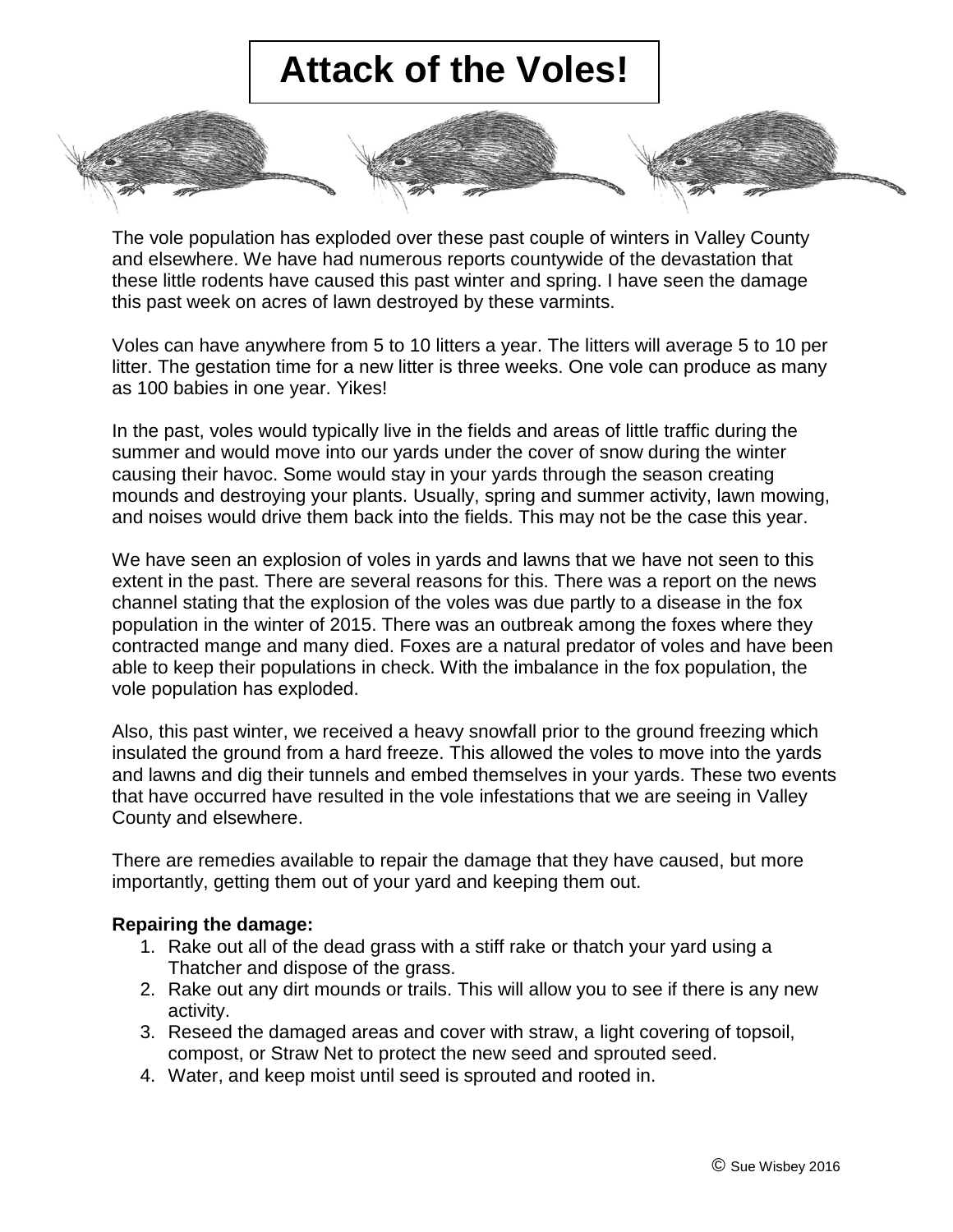## **Vacating the voles from your yard or planting areas:**

- 1. Apply Biosol organic fertilizer using a spreader to your yard or planting areas. We have found this to be an effective repellent and Biosol also doubles as an organic fertilizer. Applying a tablespoon of Biosol down the vole holes has effectively driven voles out of perennial gardens.
- 2. Apply MoleMax, an organic vole repellent that contains castor seed oil.
- 3. Apply MoleTox II down the vole holes. This is a poison, so I would not recommend using this if you have pets or wildlife in the area. A good alternative would be to use the Biosol placed down the holes.
- 4. Use Revenge Rodent Smoke Bombs by lighting the fuse and installing down their active holes. Lightly wad a piece of newspaper and stuff it in the hole. The wad of newspaper does double duty. First, it keeps the poisonous smoke in the tunnels and secondly, if the vole panics and tries to vacate its hole, it will hit the newspaper which will make noise and it will scare the vole back down its hole into the poisonous gas filled tunnels.
- 5. Set out Vole bait stations. I would not recommend this if you have pets or wildlife in the area. The voles that eat the poison and die outside of their holes can be eaten by animals which will be ingesting the poison.
- 6. Plant castor bean plants or seeds in gardens, perennial beds, or property boundaries. These annual plants are effective in acting as a repellent for voles. The downside about castor bean plants is they are tender to frost and the seeds they produce are toxic if ingested. If pets or children are around these plants, use caution.
- 7. Install solar or battery-powered sonic stakes in your yard. We have had mixed reviews on these products. Some customers stated they didn't work for them and others swear by them.
- 8. Install wind stakes that create vibrations in the ground. These have been effective in driving voles out of areas.
- 9. If you have a serious infestation, we provide a service using a Rodenator. This piece of equipment fills the tunnels up with a propane and oxygen mixture that is ignited and blows up the tunnels. By destroying the tunnels, you are removing their living areas and runways preventing future generations from moving in.
- 10.Cats and some dogs are great vole hunters. Just make sure that you put them on a regular worming regiment.
- 11.I have successfully killed voles using mousetraps and rat traps with peanut butter. You have to tie a string or wire to the traps and stake them to keep from losing them. If you place the traps at the top of their holes, you may be able to kill